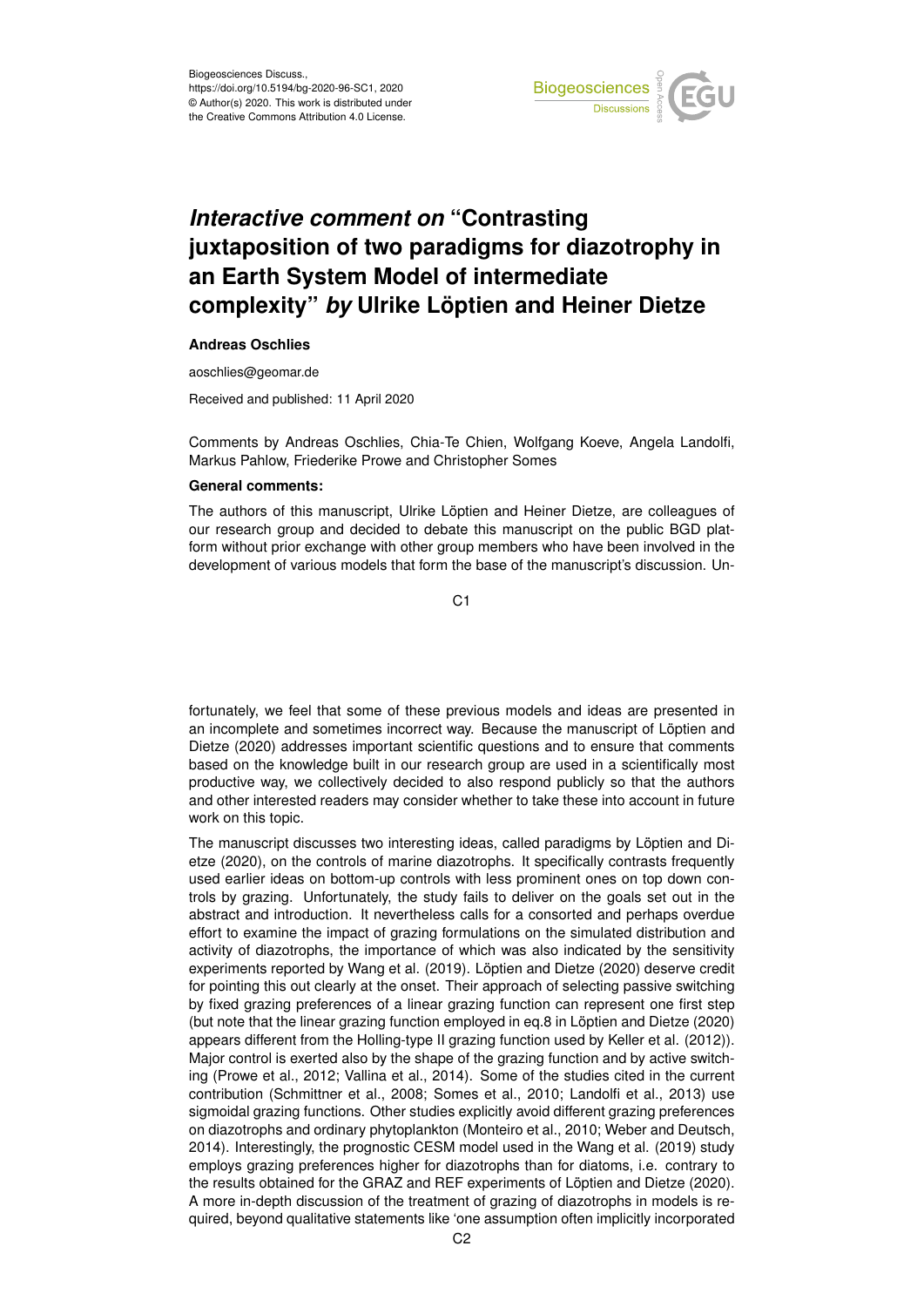... is selective grazing' (I.54-55).

The second paradigm of the study, called 'low-P demands' paradigm, also deserves a more careful investigation. There is, to our knowledge, no evidence for half-saturation constants for phosphate uptake being smaller in diazotrophs than in ordinary phytoplankton (e.g. Monteiro et al., 2010), as assumed as key mechanism in the OLIGO simulation. Line 60-63 states "The idea is that diazotrophs outcompete ordinary phytoplankton under P-depleted conditions because they can allocate more P to intracellular P-uptake machinery. The underlying physiological explanation is that diazotrophs presumably need less P to build their N-uptake machinery, which is already taken care of by the nitrogen-fixation machinery (which is known not to need so much P)." We are not aware of any observational evidence for this physiological explanation. Subsistence P (and also N) quotas estimated by Pahlow et al. (2013, Table 2) for *Trichodesmium* sp. were higher than for non-diazotrophic species and explained by the N and P requirements of the N2-fixation apparatus and consistent with a lower P use efficiency in diazotrophs during N2 fixation (Raven, 2012). It should be noted that the 'low-P demands' paradigm is not the mechanism that leads to the success of diazotrophs in P-depleted regions as investigated in different model settings (Pahlow et al., 2013, Landolfi et al., 2015), where the ability to access N via N2 fixation (and not P) allows diazotrophs to allocate more N (and not P) to acquire P.

An important aspect the authors neglect to discuss is feedbacks with denitrification, which can strongly impact patterns and rates of N2 fixation in the model and may respond differently under their different "paradigms", e.g. by different partitioning of newly fixed N into lateral and vertical export routes. In this respect it is important to know whether global NO3 and thus N2 fixation are in steady-state at the end of the tuning experiments run for 2000 years (line 151). Several studies have shown that a 2000yr spin up is short for global ocean tracers to reach steady state (e.g., Wunsch and Heimbach, 2008) and may be too short particularly for the nitrogen fixation and denitrification rates to reach equilibrium (Kriest and Oschlies, 2015).

C3

The authors claim that their study is designed to constrain the envelope of model responses (l.69), but fail to provide an estimate of this constrained envelope. In particular the projections of diazotrophy under climate change presented at the end of the manuscript deserve estimates of uncertainty regarding their representativeness of the two 'paradigms'. Instead of focusing on differences in the sign-of-change for the two 'paradigms', the authors need to provide evidence that these differences are significant at the 'paradigm' level. Such an analysis could develop quite naturally from the parameter perturbation experiments carried out earlier in the manuscript. To prepare for such an analysis, the choice of model runs that aim to implement the two paradigms should be explained and justified in more detail. Implementation of the 'selective grazing' paradigm varies the growth penalty of diazotrophs and the relative grazing preferences on diazotrophs and ordinary phytoplankton. The tuned parameters reveal that grazing preferences in the GRAZ simulation differ less between diazotrophs and ordinary phytoplankton than they do in the REF run. Does this mean that REF is a more extreme case of the grazing paradigm than experiment GRAZ itself? Temperature dependencies of diazotrophs and ordinary phytoplankton remain different in all three configurations. With temperatures often correlating with surface nutrients, this may well map on the degree of OLIGO in all model configurations. It might help to illustrate how growth and grazing rates vary for a typical range of environmental conditions.

The conclusion that ''the development of a reliable model must be preceded by additional in-situ observations" (l.70) does not hold up to closer scrutiny and surely should not be interpreted as to stop model development until more or better data are available. In contrast, model development can actually point to those measurements that would be most valuable in reducing uncertainties. In particular, it remains unclear how the authors can justify the conclusion that more observations of biomass of diazotrophs are needed, rather than, for example, measurements of nitrogen fixation.

The conclusion that more observations are required before reliable models can be developed is even more difficult to understand when considering that the authors base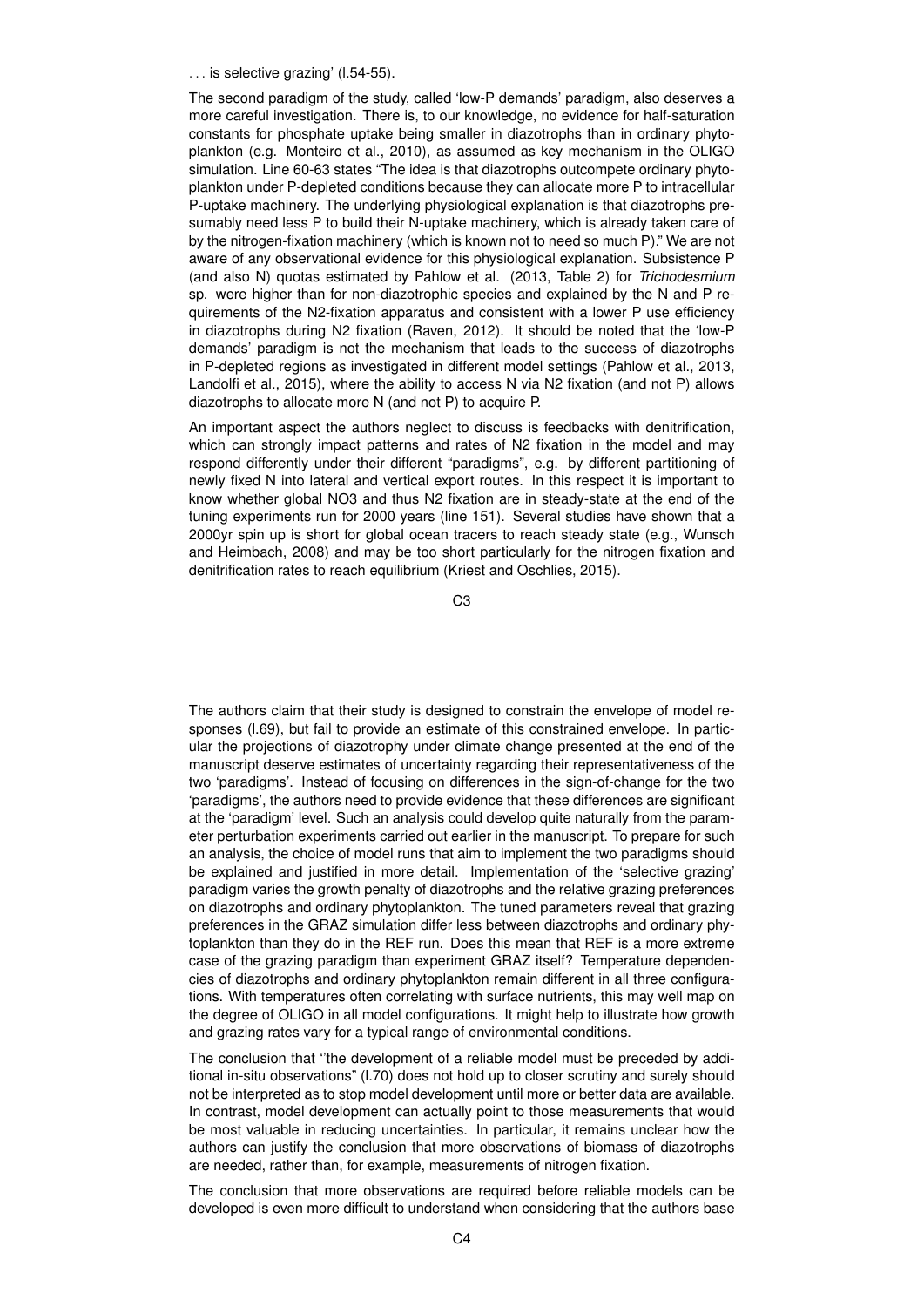their results entirely on the model-derived N2-fixation estimate of Wang et al. (2019) instead of available observations of N2 fixations. Moreover, the Wang et al. (2019) estimate is based on a circulation model and partially inconsistent assumptions about elemental ecological stoichiometry. In particular, denitrification is, in the model of Wang et al. (2019) computed from modeled DON and DIN and observed (not modelled) oxygen concentrations. Wang et al. (2019) show that different model configurations they tested vary considerably in the simulated N2 fixation (their Fig. S4) and admit that the imperfect agreement with direct measurements of nitrogen fixation does not permit the identification of the one parameterization that is most realistic. Löptien and Dietze (2020) base their conclusions on the comparison with one model realization of Wang et al. (2019). It is important to know whether their conclusions would still hold if real data were used in the model assessments. Since its publication, the Luo et al. (2012) data base has been enhanced, particularly by adding new observations in the Pacific Ocean (e.g. Knapp et al., 2016; Landolfi et al., 2018).

The authors announce 'far reaching implications of both paradigms' in the context of climate change projections and the assessment of geoengineering options (l. 66ff), but fail to show implications of differing N2-fixation parameterizations on marine carbon uptake, warming projections, the efficacy of climate engineering options, or any related aspect in a quantitative manner. Given the small differences in projected N2-fixation (Fig. 3b ) for the two 'paradigms' (compared, e.g., with the uncertainty range of published N2-fixation estimates), more solid evidence needs to be provided to support the bold statement regarding 'far reaching implications'.

In summary, the manuscript fails to deliver on the goals set out in the abstract and introduction. It confirms that model configurations can be designed that show similar patterns for the present state of the ocean, but diverge under global warming (Löptien and Dietze, 2019). The manuscript raises several important issues, a careful investigation of which is desired and would be a scientifically very useful contribution to a better understanding of the controls of marine nitrogen fixation. The results are expected to

C5

deserve the additional work that is likely needed. In its current form, this manuscript does not seem to have reached the degree of sophistication expected for a significant scientific step forward.

## **Individual comments:**

l.6 the adjective phosphorous should be replaced by the noun phosphorus.

l.11 the call for more measurements of cyanobacteria biomass is not substantiated by the findings reported in the manuscript. Presumably, measurements of fixation rates would be much more beneficial.

l.14-15, The logic of this argument is difficult to follow. What matters for phytoplankton is what is dissolved in seawater rather than in the atmosphere. There is much more inorganic carbon dissolved in seawater than is N2.

l.21-22 Some reference for "Paleo-record suggest balanced by denitrification" would be useful here. The Altabet et al. (2002) study cited does not discuss the Holocene, perhaps Altabet (2007) would be better?

l.40. It is not so much the energetic cost of breaking the triple bond of N2 (which is very similar to that of reducing NO3 to NH4), but mostly the cost of getting rid of O2 that would otherwise destroy the enzyme nitrogenase (Grosskopf and LaRoche, 2012).

l.56. Selective grazing 'paradigm' need more careful description. The statement of 'implicitly incorporation' is not really true, see e.g. the early explicit discussion in Moore et al. (2001).

l.99 Presumably, this is a typo and units should be  $\mu$ mol m<sup>-3</sup> (also in Table 1).

l.102, eq. 2: there is an error in this equation. Presumably, the final term should read "max(0,(exp(T/Tb)-2.6))"

l.115, eq. 8. It should be mentioned that zooplankton also grazes on itself and on detritus, making the prey switching algorithm in the model a little more complex than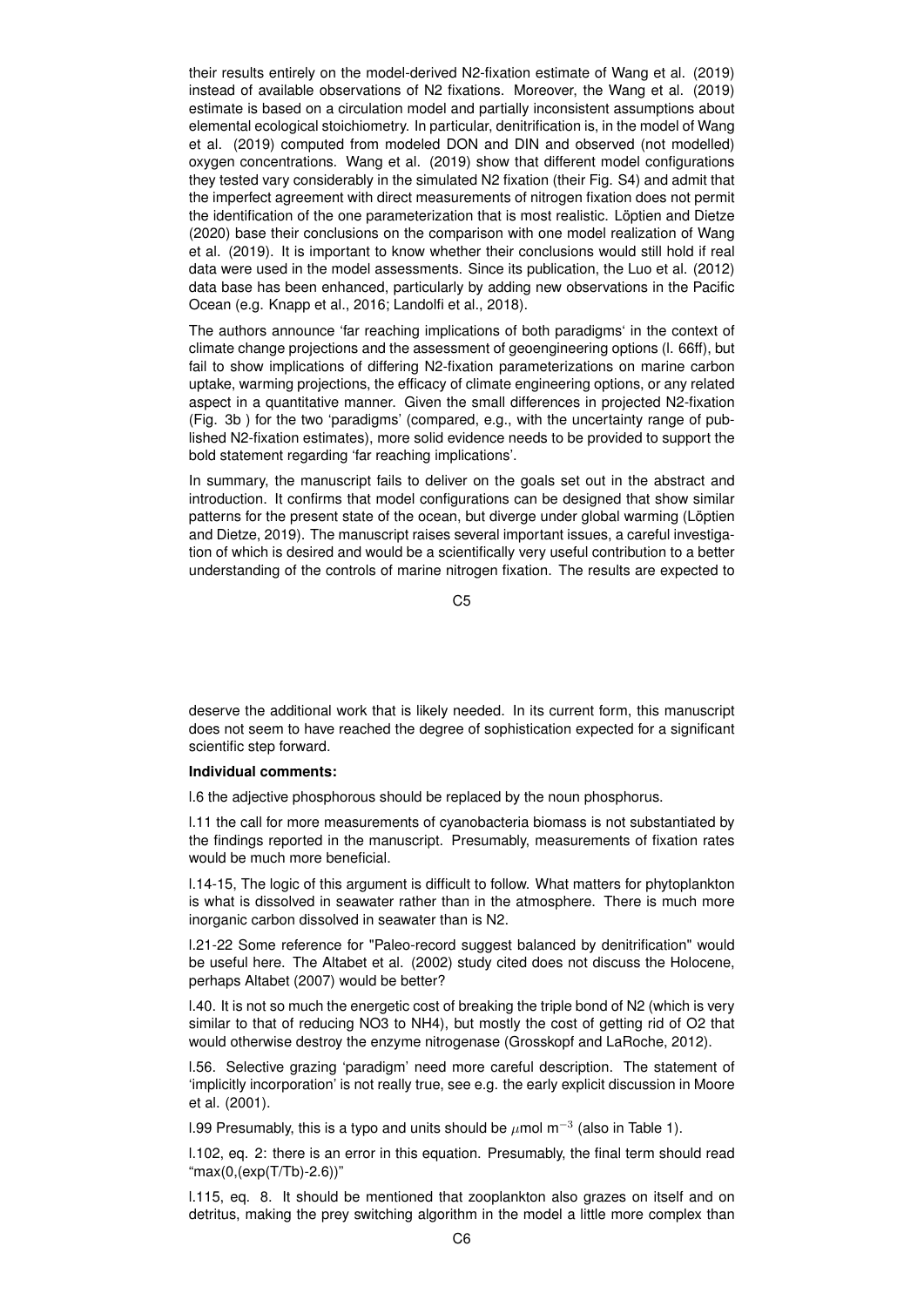suggested here. In addition, presenting the equation in this form does not make clear that this is a Holling-type II functional response after Fasham et al. (1990). We unfortunately only now noticed that there was a typo in eq. 27 of Keller et al. (2012), which should read  $\Theta = \phi_{P_O} P_O + \phi_{P_D} P_D + \ldots + K_{Graze}$  as it is coded correctly in the UVic 2.9 version of Keller et al. (2012).

l.122 The map of indirectly estimated N2 fixation should not be called 'observations'

l.127 it should be made clear that the term 'outperformance' used here is only valid with respect to a model-derived estimate of N2 fixation by Wang et al. (2019). In this regard, it would be helpful to clarify the very different model structure and parameterizations used in Wang et al. (2019), particularly with respect to stoichiometry and grazing formulations. When assessing the quality of the model, it would be better to use a model-data misfit as metric, i.e. observations of N2 fixation and/or observations of biogeochemical tracer distributions. It would be interesting to see how different the different model configurations behave with respect to real data.

l.132, eq. 9. This metric does not seem to be area/volume weighted. Is this OK?

l.136 Some more explanation would be useful as to why a second metric was introduced to exclude solutions with low biomass of diazotrophs. Would these still have yielded a good fit to the model-derived N2 fixation target?

l.147 Disregarding differences in the volume-weighted RMS errors of nutrient concentrations because they are smaller than the corresponding global standard deviations of the observations appears to rely on a very conservative criterion that does not necessarily rule out statistical significance of the differences. What would be the result of the same criterion applied to nitrogen fixation?

l.152. 'hindcasting historical conditions' is unclear. Presumably, what is meant is 'preindustrial'?

l.157 It is not clear why the data compiled by Luo et al. (2012) are too sparse to allow

C<sub>7</sub>

for comparison with observations. For example, Paulsen et al. (2017) or Dutkiewicz et al. (2014; 2015) used the Luo et al. (2012) data base to calibrate their model, Monteiro et al. (2010) used direct measurements in their investigation of controls on global patterns of nitrogen fixation as well. While the spatial and temporal coverage of the data in Luo et al. (2012) is far from optimal, it may still serve as a useful constraint. Why not use model-data misfits of these direct measurements rather than resorting to an indirect model-derived estimate? What is the correlation between the Luo et al. (2012) (or its Landolfi et al. 2018 update with a lot more data added for the Pacific Ocean, including those obtained as part of the SFB 754 work at Kiel) with the Wang et al. (2019) estimate?

l.171 why not compare also with Luo et al. (2012) fixation rates?

l.173. "the simulated distribution of diazotrophs based on OLIGO is more realistic than in GRAZ. The biomass of diazotrophs in GRAZ is apparently too low." Given the very low optimized half-saturation constant for PO4 and the ability of model diazotrophs to take up NO3, the niche of diazotrophs may have expanded towards the niche otherwise occupied by oligotrophic non-fixing small phytoplankton. What is the percentage of NO3 uptake relative to the total N uptake in diazotrophs in OLIGO? And what is the contribution of diazotrophs to total biomass and total production in OLIGO?

l.177ff. An interesting result shown in Fig. 1 and Fig. 2 is that both OLIGO and GRAZ do not simulate any N2 fixation nor diazotrophs in the Bay of Bengal, which agrees much better with recent measurements (Löscher et al., 2020) than the notoriously high (and probably unrealistic) N2 fixation rates simulated by most current ESMs, including the REF simulation. Only at the end of the Results section do the authors say that both model formulations show an onset of N2 fixation in the Bay of Bengal in the middle of the 21st century (without showing any results or providing quantitative information). More information could turn this into a scientifically very useful result.

l.192-195 It would be interesting to understand why these ratios differ among the differ-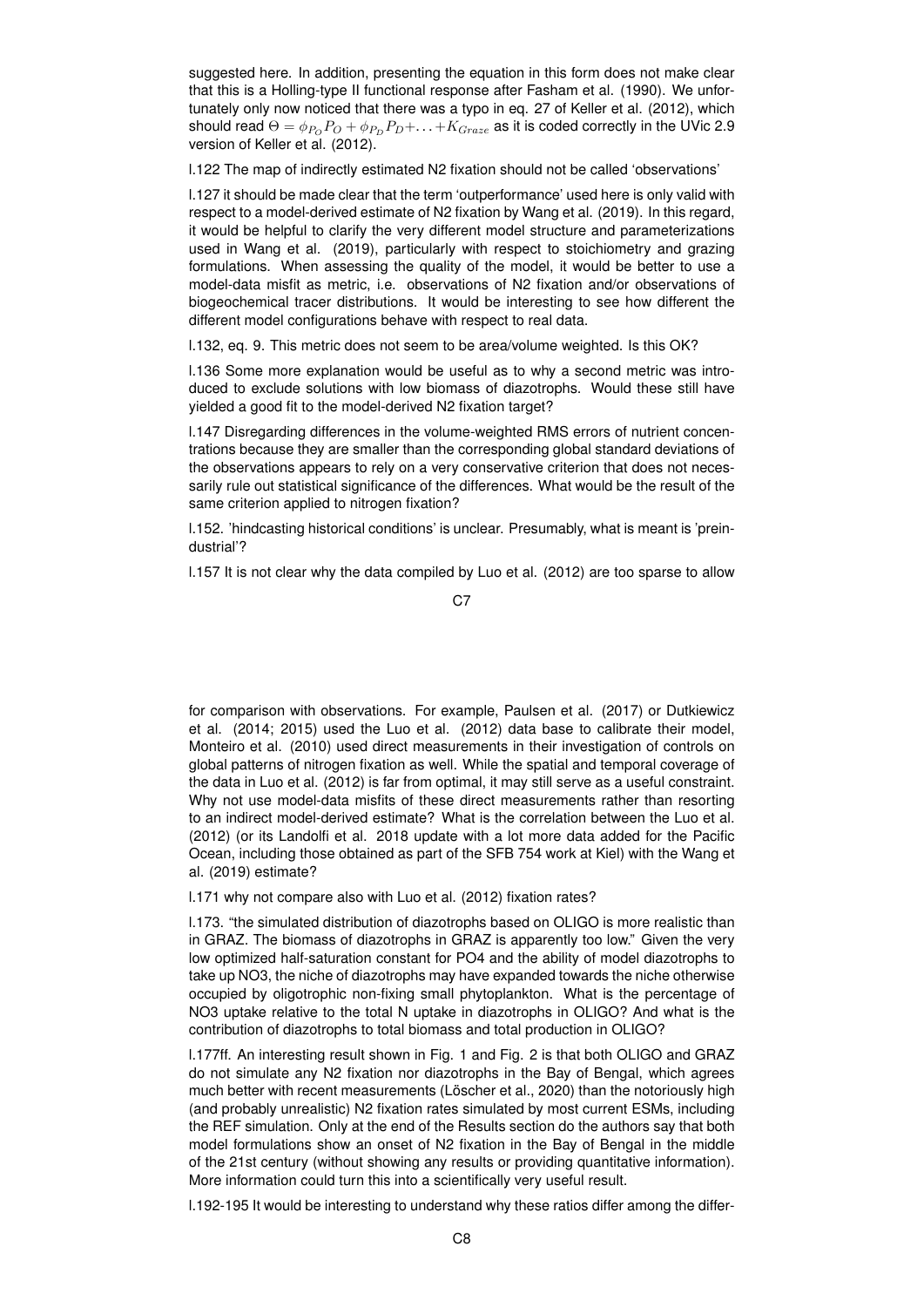ent models. Is this because of different surface nutrients, because of different grazing pressures or because of different parameters of the diazotrophs?

l.200ff. This is an interesting result that the model is much more sensitive to parameter variations in the GRAZ configuration than in the OLIGO configuration (and presumably the REF configuration?). What is the reason for this different sensitivity? It would be helpful to make use of the results of the perturbed parameter simulations in Fig. 3 to get a more quantitative impression of the robustness of the results, e.g. by showing results of transient runs for all ensemble members that yield a cost function of some narrow range around the optimum of GRAZ and OLIGO (and REF?), respectively. A more detailed analysis might help to constrain the envelope of model responses, as claimed at the end of the introduction.

l.205 This is an interesting result that should be explored in more detail.

l.216 ff. This is an expected effect of global warming that has been discussed extensively in the literature, also with respect to its potential impact on biogeochemical cycles. References to respective papers should be included here to give proper credit.

## **References:**

Altabet, M. A., M. J. Higginson, and D. W. Murray. The effect of millennial-scale changes in Arabian Sea denitrification on atmospheric CO2. Nature, 415, 159–162, 2002.

Altabet, M. A. Constraints on oceanic N balance/imbalance from sedimentary 15N records. Biogeosciences, 4, 75–86, 2007.

Dutkiewicz, S., B. A. Ward, J. R. Scott, and M. J. Follows. Understanding predicted shifts in diazotroph biogeography using resource competition theory. Biogeosciences, 11, 5445–5461, 2014.

Dutkiewicz, S., A. E. Hickman, O. Jahn, W. W. Gregg, C. B. Mouw, and M. J. Follows. Capturing optically important constituents and properties in a marine biogeochemical

C9

and ecosystem model. Biogeosciences, 12, 4447–4481, 2015.

Fasham, M. J. R., H. W. Ducklow, and S. M. McKelvie. A nitrogen-based model of plankton dynamics in the oceanic mixed layer. Journal of Marine Research, 48, 591– 639, 1990.

Grosskopf T., and J. LaRoche. Direct and indirect costs of dinitrogen fixation in Crocosphaera watsonii WH8501 and possible implications for the nitrogen cycle. Frontiers in Microbiology, 3, 2012.

Keller, D. P., A. Oschlies, and M. Eby. A new marine ecosystem model for the University of Victoria earth system climate model. Geoscientific Model Development, 5, 1195– 1220, 2012.

Knapp, A. N., K. L. Casciotti, W. M. Berelson, M. G. Prokopenko, and D. G. Capone. Low rates of nitrogen fixation in eastern tropical south pacific surface waters. Proceedings of the National Academy of Sciences, 113, 4398, 2016.

Kriest I., and A. Oschlies. MOPS-1.0: towards a model for the regulation of the global oceanic nitrogen budget by marine biogeochemical processes. Geoscientific Model Development, 8, 2929–2957, 2015.

Landolfi, A., H. Dietze, W. Koeve, and A. Oschlies. Overlooked runaway feedback in the marine nitrogen cycle: the vicious cycle. Biogeosciences, 10, 1351–1363, 2013.

Landolfi, A., P. Kähler, W. Koeve, and A. Oschlies. Global marine N2 fixation estimates: From observations to models. Frontiers in Microbiology, 9, 2112, 2018.

Löptien, U., and H. Dietze. Reciprocal bias compensation and ensuing uncertainties in model-based climate projections: Pelagic biogeochemistry versus ocean mixing. Biogeosciences, 16, 1865–1881, 2019.

Löptien, U., and H. Dietze. Contrasting juxtaposition of two paradigms for diazotrophy in an earth system model of intermediate complexity. Biogeosciences Discussions,